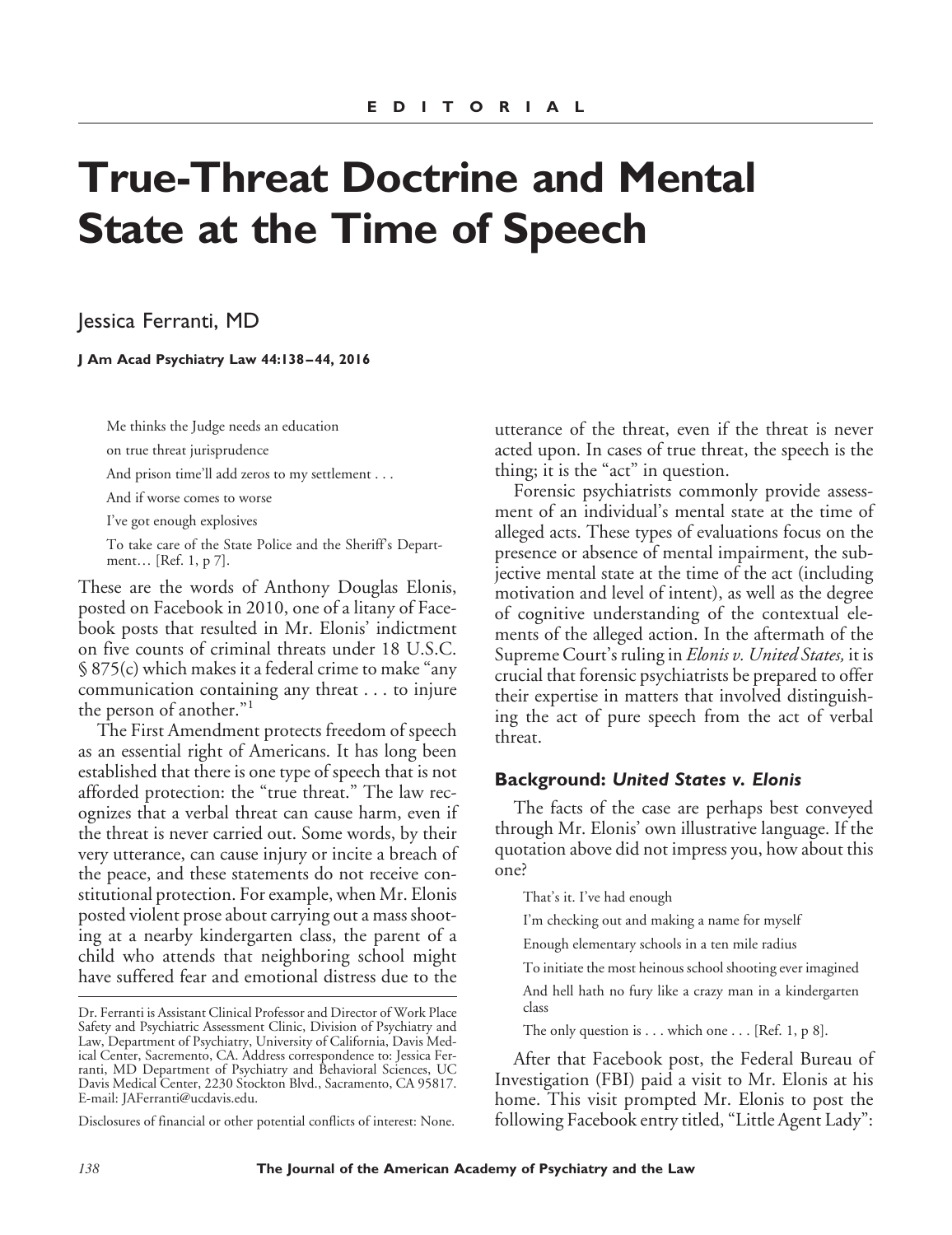. . . Little Agent Lady stood so close

Took all the strength I had not to turn the bitch ghost

Pull my knife, flick my wrist, and slit her throat . . .

. . . And bring yo' SWAT and an explosive expert while you're at it

Cause little did y'all know, I was strapped wit' bomb . . . [Ref. 1,  $p 8-9$ ].

All of this started when Mr. Elonis and his wife began having marital problems. His wife left him in May of 2010, and shortly after, Mr. Elonis began posting Facebook messages filled with violent imagery and statements about wanting her dead. Some examples: . . . I'm not going to rest until your body is a mess, soaked in blood and dying from all the little cuts . . . [Ref. 1, p 5].

. . . Someone out there should kill my wife . . . [Ref. 1, p 6].

. . . Fold up your PFA and put it in your pocket [i]s it thick enough to stop a bullet? [Ref. 1, p 7].

He also posted messages about his desire to kill a female coworker. The FBI began to monitor Mr. Elonis' Facebook account after his boss reported him for the posts threatening his coworker.

The FBI ultimately arrested Mr. Elonis, and a grand jury indicted him for making threats to harm coworkers, his estranged wife, a kindergarten class, and the FBI agent.<sup>1</sup> Mr. Elonis contended that under the pseudonym "Tone Dougie" he was only posting his rap music lyrics. He pointed out that these graphically violent lyrics were often intermingled with disclaimer statements saying that the lyrics were fictitious. He suggested that he was aware that these statements might be provocative and he clearly made claim to exercising his "First Amendment rights." However, many individuals in Mr. Elonis' life, including his boss (who fired him for threatening coworkers) and his wife (who got a restraining order) were scared and experienced his posts as threatening.

Mr. Elonis was convicted on four of the five counts. After his conviction, Elonis filed motions arguing that the government should have been required to prove his subjective intent (i.e., that he intended to threaten with his posted statements). The district court disagreed and sentenced Elonis to 44 months' imprisonment followed by three years' supervised release. The Third Circuit used an objective test to convict Mr. Elonis (i.e., whether a reasonable person would find Mr. Elonis' statements threatening). The court of appeals affirmed, rejecting Elonis' argument that conviction required a subjective intent to threaten. The Supreme Court granted *certiorari* to rule on the question of whether the conviction of threatening another person (under 18 U.S.C. § 875(c)) requires proof of the defendant's subjective intent to threaten.<sup>2</sup>

## **Supreme Court Case Law on True Threat**

Many legal scholars have noted that the Supreme Court's true threat cases have failed to provide clear guidance for lower courts. Lower courts have struggled with what level of intent is necessary for a speaker's utterance to be considered a criminal act. For example, is it necessary that a speaker subjectively intend to intimidate or threaten others? Or is it sufficient that a recipient believes the statement is a threat? Should true threats be interpreted under a "reasonable speaker" or "reasonable recipient" standard?

*Watts v. United States*<sup>3</sup> was the first true-threat case considered by the U.S. Supreme Court. Robert Watts, an 18-year-old man, threatened the President of the United States by making the statement, "If they ever make me carry a rifle the first man I want to get in my sights is L.B.J. . . . " at a political rally. Watts was convicted of knowingly and willfully threatening the president and he appealed his conviction. The Supreme Court found the statute constitutional (although it reversed the conviction of Watts) and thereby established the "true threat" exception to free speech while emphasizing that the statement must be viewed in its situational context and distinguished from political hyperbole or satire.

In *NAACP. v. Claiborne Hardware* (1982), the Supreme Court unanimously reversed a finding that Charles Evers and the NAACP could be found civilly liable for speech advocating the boycott of certain white-owned businesses.<sup>4</sup> Evers, field secretary for the NAACP in Mississippi, had given impassioned speeches encouraging fellow African-Americans to participate in the boycott, making statements such as "If we catch any of you going in any of them racist stores, we're gonna break your damn neck . . . " The Court found that Evers' statements did not constitute incitement to lawlessness or a true threat. Along with *Watts*, the Court reinforced constitutional protection for charged political speech.

In *Virginia v. Black* (2003), the Supreme Court considered a pair of cases (later consolidated) in which Klu Klux Klan leader Barry Elton Black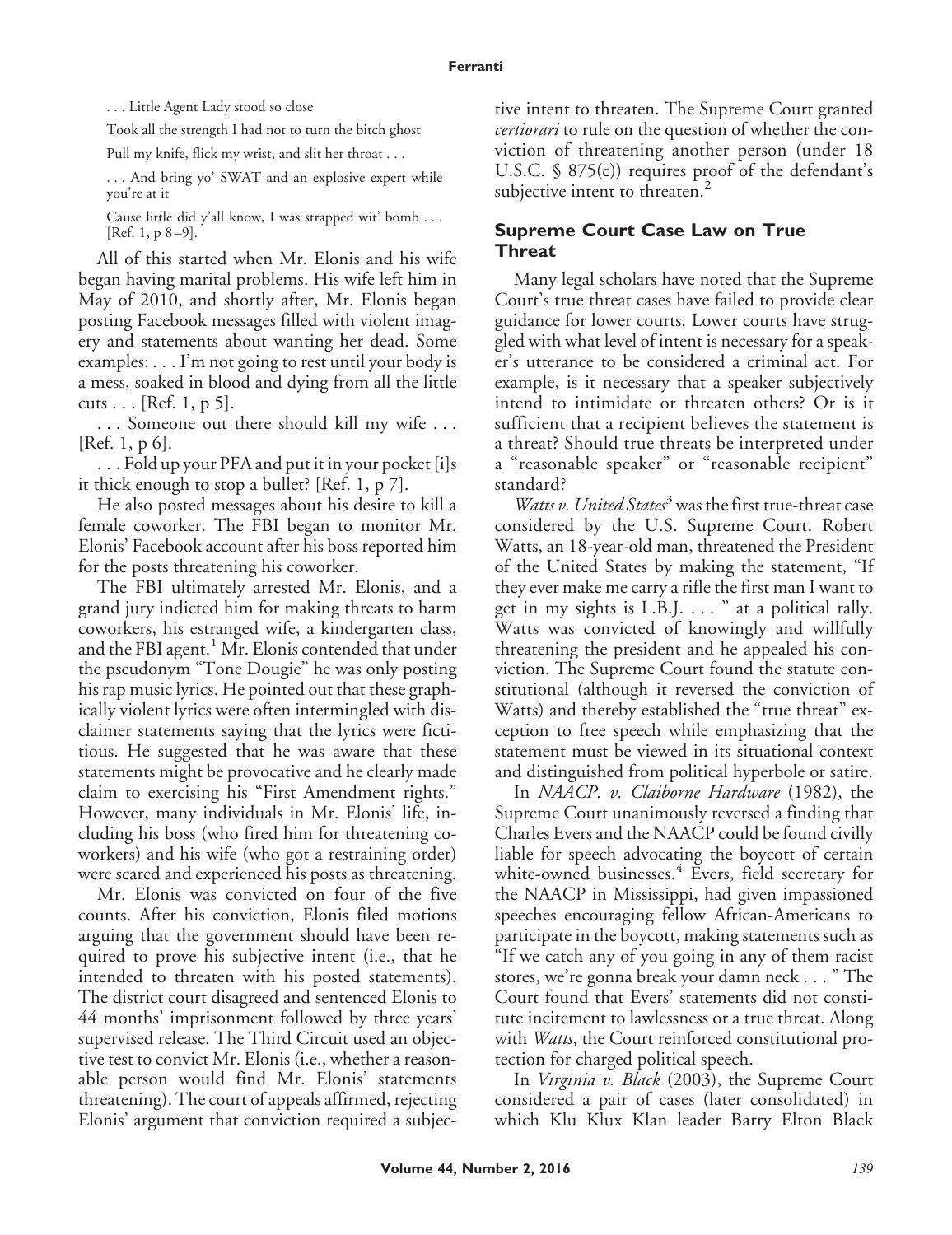burned crosses, including one on the front lawn of an African-American family.<sup>5</sup> The Supreme Court examined the constitutionality of a Virginia state law that prohibited "any person or group of persons, with the intent of intimidating any person or group of persons, to burn, or cause to be burned, a cross on the property of another, a highway or other public place" (Ref. 5). The Court upheld most of the Virginia law, but invalidated the section that provided that all cross-burnings could be presumed (*primae facie* evidence) to be intimidating. The Court in *Black* observed that a factfinder must consider "all of the contextual factors . . . to decide whether a particular cross burning is intended to intimidate." The Court opined that cross burning could be construed as a true threat only if the state proved the intent to intimidate by the act. Otherwise, the cross-burning act could be constitutionally protected under the First Amendment as "messages of shared ideology."

# **True Threat Doctrine and Lower Courts**

Lower courts have struggled to define true threat and to apply the precedents in light of the profound importance of the First Amendment. Before *Elonis*, there have been a variety of tests that lower courts have used to define whether an individual's speech constitutes a true threat, including the objective response of the recipient of the speech (e.g., if he felt threatened or if he had reason to believe the speaker was capable of engaging in violence), known as the "reasonable listener test." Whether the threat was conditional, whether the speaker had made threats before, the situational context of the threat, and whether the speech was delivered directly to the victim, are all factors that have been considered in the designation of a true threat.<sup>6,7</sup> Many court rulings determined that the situational context is one of the central elements in determining the legality of a threat communication. To this end, legal inquiry and criminal investigations have centered on the relationship between the involved parties, the circumstances leading up to the speech, the behavioral patterns of the person making the threat, and the setting of the communication. Although this construct attempts to take into consideration the degree of fear and intimidation conveyed by a threat, it fails to take into consideration the intention of the speaker. Until the 2015 decision in *Elonis v. United States,* the predominant definition of a true threat has been that if the speech causes "a reasonable person" to fear for his

safety or that of his family, it is not protected by the First Amendment.<sup>8</sup> Most lower courts used an objective standard (the "reasonable listener" standard) and some courts employed a subjective standard requiring that the speaker must subjectively intend to threaten someone for statements to be considered a threat.

The Ninth U.S. Circuit Court of Appeals case *United States v. Cassel* (2005)<sup>9</sup> was a case involving a man who allegedly threatened prospective buyers to discourage them from purchasing land next to his property. Jury instructions in the case stated: "Intimidation is to make a person timid or fearful through the use of words and conduct that would put an ordinary, reasonable person in fear or apprehension for the purpose of compelling or deterring legal conduct of that person." The Ninth Circuit opined that the jury instructions were constitutionally deficient, because they did not require the government to prove that the defendant made the statements and knowingly intended to intimidate*.* However, other courts have interpreted *Virginia v. Black* as requiring only that the speaker knowingly intended to communicate to another person. These courts have not required that it be proven that the speaker subjectively intended to threaten another person. In other words, these lower courts focused on whether there was an intention to communicate and whether a reasonable listener would regard the communication as a threat.

In *Planned Parenthood v. American Coalition for* Life Activists (ACLA),<sup>10</sup> Planned Parenthood sued the ACLA for distributing materials including posters and Internet web pages listing the names and addresses of the doctors who perform abortions. In 1996, the ACLA revealed its "Nuremberg Files" which published dossiers on abortion providers, politicians, judges, clinic employees, and other abortion rights supporters. Neither the posters nor the website contained any explicit threats against the doctors, but those who were targeted in the publications knew that similar publications had preceded violence in the past. The doctors felt threatened enough to wear bulletproof vests to work and were guarded by U.S. Marshalls in some cases. In a special verdict, the jury found that the statements of the ACLA were true threats and awarded the doctors \$107 million in actual and punitive damages. The ACLA appealed the verdict on First Amendment grounds. The United States Court of Appeals, Ninth Circuit, overturned the decision, citing *NAACP. v. Claiborne Hardware*. 4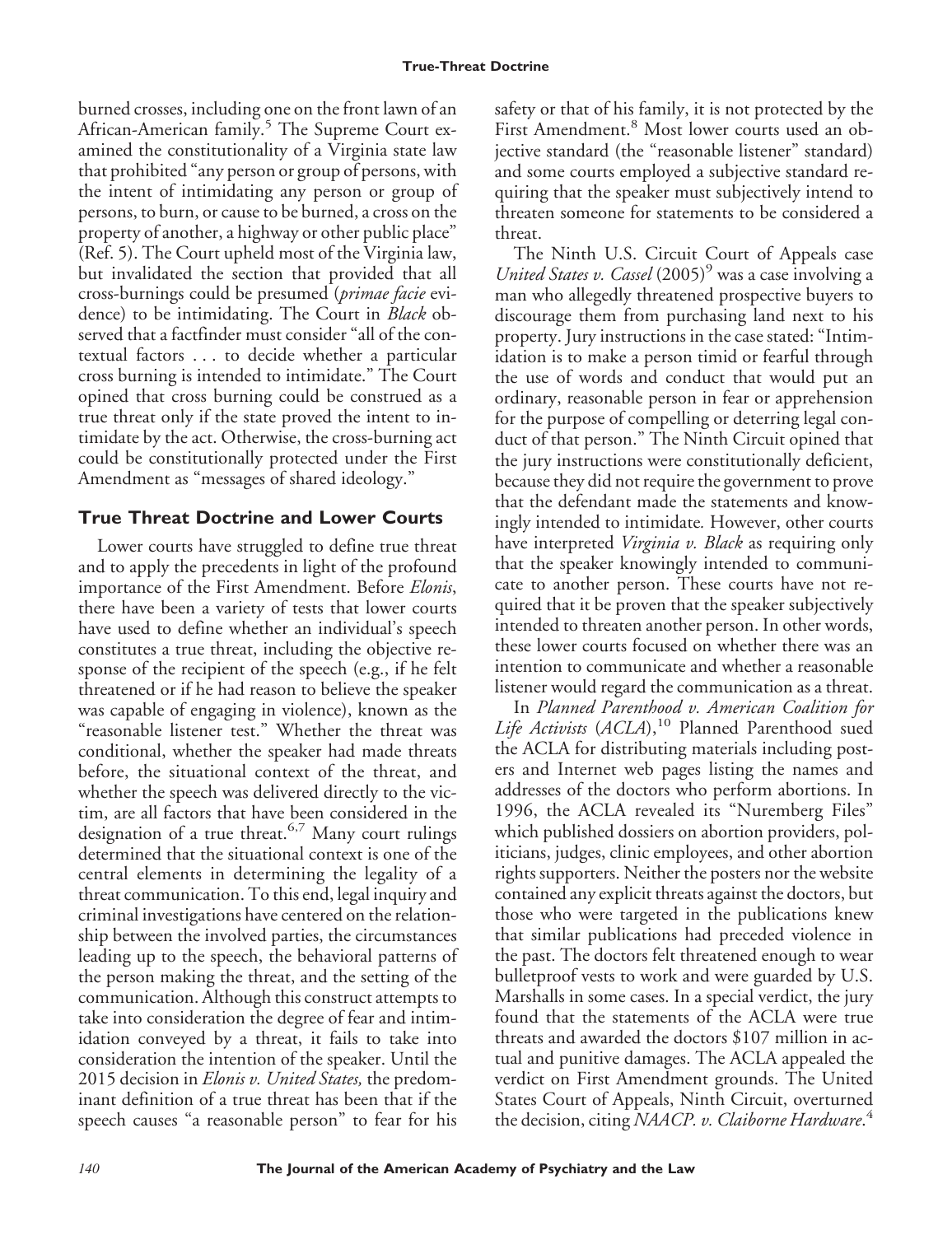In the decision, Judge Alex Kozinski wrote: " . . . If Charles Evers' speech was protected by the First Amendment, then ACLA's speech is also protected. Like Evers, ACLA did not communicate privately with its targets; the statements were made in public fora . . . ." However, in an *en banc* rehearing, the Ninth Circuit Court of Appeals re-reversed and affirmed the decision in all aspects except for punitive damages.<sup>10</sup>

In response to *Planned Parenthood v. American Coalition for Life Activists*, the American Civil Liberties Union (ACLU) wrote an *amicus curiae* brief to highlight that the Supreme Court had not offered any extensive analysis of true threat doctrine, instead leaving it to the lower courts.<sup>11</sup> The ACLU advocated that threats should be evaluated in light of their entire factual context, including the surrounding events, the awareness of the communicator of how the recipient of their communication might react, and the actual reaction of the recipient. The ACLU asserts that only in situations where the communicator "realizes and expects" the adverse intimidation reaction in the listener should he be held responsible for making a true threat. The ACLU offered two tests including an "objective test" that requires that the statement be interpreted by a reasonable person as communicating a serious intent to inflict or cause harm and a "subjective test" whereby the speaker specifically intended his statement be taken as a threat by the recipient to place the recipient in fear for his safety, regardless of whether the speaker intended to carry out the threat. This ACLU *amicus* urged that both the subjective and the objective tests should be met for a determination that a threat is a true threat, falling outside the protection of the First Amendment.

Speaking to the matter of *Elonis v. United States*, the ACLU again authored an *amicus curiae* brief asserting the importance of subjective intent to threaten as an essential element of a true threat.<sup>12</sup> In a statement perhaps best encapsulating this opinion, the authors wrote:

. . . Statutes criminalizing threats without requiring the government to demonstrate a culpable *mens rea* are thus likely to sweep in speech protected under the First Amendment, including core political, artistic, and ideological speech. To ensure adequate breathing room for such speech, this Court should make clear that subjective intent to threaten is an essential element of any constitutionally proscribable true threat... [Ref. 12, p 6].

The ACLU brief argued that without the subjective element of the speaker's intent, the standard would be one of "negligence." In other words, it would criminally convict a defendant, not because he intended his words to be threatening, but because he "should have known others would see it that way."<sup>12</sup>

### **U.S. Supreme Court Ruling in** *Elonis v. United States*

In *Elonis v. United States*, the Supreme Court granted *certiorari* to address whether the conviction of threatening another person (under 18 U.S.C. § 875 I) requires proof of the defendant's subjective intent to threaten.<sup>2</sup> The question in this case was whether the constitutional definition of a true threat includes both a subjective element (the speaker intended his words to be taken as a threat) as well as an objective element (a reasonable listener would have understood the words as a threat). The Supreme Court also considered what level of intent the statute requires for a conviction.

On June 1, 2015, the Supreme Court reversed Elonis' conviction in an eight-to-one decision. The Supreme Court held that the speaker's subjective intent to threaten is necessary for the designation of a true threat. However, whereas the Court required the government to prove more than mere negligence in prosecutions under the federal antithreat law, it declined to specify the correct *mens rea* requirement necessary to prove a violation of the federal threat statute. Chief Justice John G. Roberts wrote for the majority, Associate Justice Samuel Alito wrote an opinion concurring in part and dissenting in part, and Associate Justice Clarence Thomas authored a dissenting opinion. The finding of the circuit court was reversed and the matter remanded.

The majority opinion did not rule on First Amendment matters or on the question of whether recklessness is sufficient *mens rea* to show intent. It did rule that *mens rea* is necessary to prove the commission of a crime under §875(c). Although the Court declined to set a specific standard, Justice Alito opined that the Court should have assisted lower courts by clarifying the standard in the decision, stating that recklessness is sufficient to show a crime under this provision. Justice Alito wrote: " . . . Accordingly, I would hold that a defendant may be convicted under §875(c) if he or she consciously disregards the risk that the communication transmitted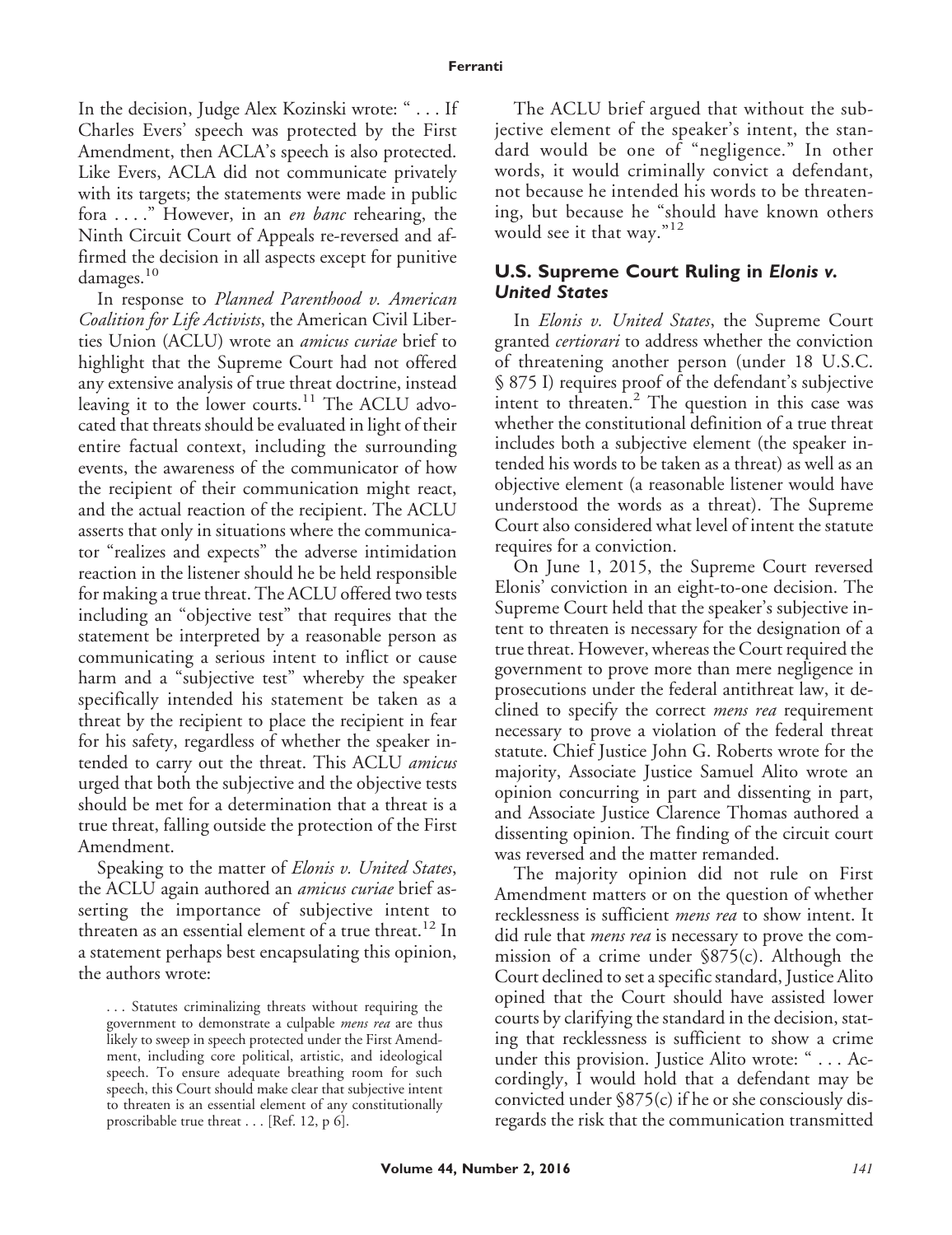will be interpreted as a true threat  $\ldots$  [Ref. 2, p 5]." He also commented on the importance of the circumstantial issues, stating: " . . . lyrics in songs that are performed for an audience or sold in recorded form are unlikely to be interpreted as a real threat to a real person," however, " . . . [s] tatements on social media that are pointedly directed at their victims, by contrast, are much more likely to be taken seriously . . . " (Ref. 2, p 6). Justice Thomas wrote a dissent opining that general intent is sufficient for statutes that regulate speech.

## **Questions of Intent**

All crimes, except strict liability crimes, require both a guilty act (*actus reus*) and criminal intent (i.e., a guilty mind (*mens rea*)). In *Elonis v. United States*, the Supreme Court considered the requisite level of intent necessary for criminal conviction of someone for an act of speech that communicates a threat. Forensic psychiatrists are commonly called on in a wide variety of litigation situations to assess an individual's state of mind at the time of an act. For example, in the criminal justice system in many jurisdictions, forensic psychiatrists are frequently called on to evaluate whether a defendant had the capacity to form the requisite intent for a crime. In diminished-capacity evaluations, the legal defense is focused on whether a person had a mental impairment that influenced his ability to form the specific intent to commit a crime. These types of *mens rea* defenses are frequently used in murder trials where a mental state evidencing premeditation, deliberation, and malice can be used to distinguish first-degree murder from second-degree murder and manslaughter. In these types of criminal cases, the forensic psychiatrist evaluates whether the defendant was able to form a particular culpable state of mind as defined by state or federal penal code. In many states, impairments including those caused by volitional substance intoxication at the time of an act can be used as a basis for partial *mens rea* defenses. In federal jurisdictions, impairment due to mental illness can be a basis for lowered sentencing on the basis of diminished capacity.

In light of *Elonis v. United States* clarifying that an individual's subjective intent is the key question in determining the criminality of speech, it is likely that forensic psychiatrists will be called on more and more to make important contributions in cases such as these where our First Amendment right to free speech is weighed against society's need for psychological (and physical) safety. Understanding an individual's mental state at the time of speech may serve to protect individuals who impulsively make a provocative verbal statement in a moment of strong affect such as anger. Often investigation of statements that could be considered unlawful threats (e.g., the unfortunately all too common workplace utterance, "I'm going to go postal!" or the ubiquitous, "I could kill you!") reveal them to be impulsive speech born of frustration intolerance, with no intent to cause others truly to fear for their safety. The behavioral patterns of the individual and a contextual understanding of the speech act are essential factors to be evaluated.

Analysis of behavior and mental state at the time of an act is the purview of the forensic psychiatrist. In the analysis of the act of speech (as a behavior), evaluation of any possible functional impairment causing mood lability, verbal impulsivity, or psychosis will be important to consider in evaluations of intent to threaten. Volitional intoxication can lead to impulsive verbal statements without the requisite intent to threaten. The Court in *Black* rightly observed that a factfinder must consider "all of the contextual factors . . . to decide whether a particular cross burning is intended to intimidate."<sup>5</sup> Likewise, when applying a subjective standard in the context of true threats, the facts and circumstances of the communication must be related to the speaker to determine criminal culpability. In both civil litigation (e.g., claims of sexual harassment and hostile work environment claims) and in the criminal arena, forensic psychiatrists make important contributions to society by providing expertise in the analysis of mental states including motivation and intentionality.

## **Verbal Threats and the Threat Assessment Model of Violence Prevention**

Forensic psychiatrists often have a key role in the growing field of threat assessment, working with law enforcement and security professionals to prevent targeted physical violence. Different from violence risk assessment which attempts to predict an individual's capacity to commit acts of physical violence by risk stratification, threat assessment employs a preventive model that attempts to stop people who appear to be on a pathway to committing predatory, targeted violence. We know that verbal or written threat statements made by an individual often form a pretext to concerns for potential physical violence. However, while direct communication to others may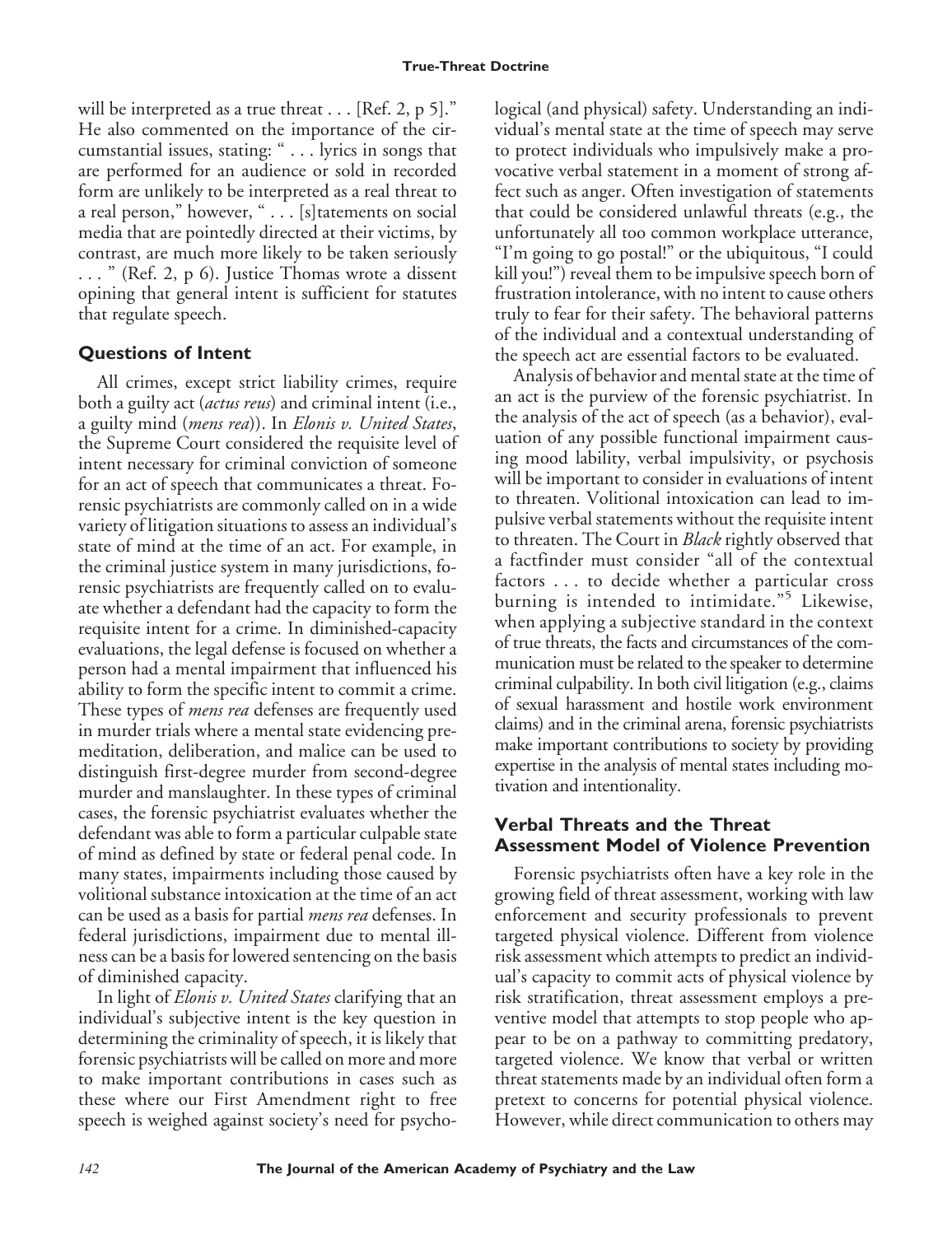be part of a behavioral pathway to violence, in the threat assessment model communication alone is not used as a threshold for appraisal of risk or taking protective action. The threat assessment literature supports that although some peoplewhomake verbal threats ultimately go on to pose a threat, many do not.<sup>13</sup>

Assessment of individuals who make threatening statements may or may not be part of a larger effort to assess risk of targeted physical violence through a multidisciplinary threat assessment team. As forensic psychiatrists, we are uniquely qualified to have a key role in determining the intentionality of verbal threats as well as whether those threats are likely to be acted on. As experts in psychopathy, violence risk assessment and criminal behavior, with special expertise at discriminating severe psychopathology, our skillset can be vital to the process of threat assessment in some cases. Having broad experience in gathering, corroborating, and incorporating collateral information from multiple sources in relationship to analysis of a particular act or set of acts is important for any threat assessment professional. As forensic psychiatrists, we are familiar with applying our psychiatric skills in systems outside of the mental health establishment such as in workplaces, on school campuses, and in legal settings, making us useful as consultants and collaborators in the threat assessment approach.

In threat assessment, investigators make a distinction between individuals who may make verbal threats and those who actually pose a threat.<sup>13</sup> However, many of the fundamental principles of the threat assessment model are applicable to assessments of alleged verbal threats. Questions such as what has motivated the individual to make the statement? What has the individual communicated to others about his intentions? Has the individual engaged in other behaviors intended to intimidate, such as stalking or harassing behaviors? Does the individual have a history of mental illness that could play a role in promoting the verbal statements? What is the context of the verbal remark in the setting of the individual's life and environment? What is the relationship between the speaker and the recipient of the communication? What is the reaction of the recipient of the communication? Was the statement impulsive and spontaneous, or was it a part of a more longstanding pattern of feelings and behaviors? These questions, which flow from the principles of

threat assessment techniques developed by the Secret Service,<sup>14</sup> provide a useful framework for assessing the thinking and behavior of an individual at the time of an act of speech.

#### **Conclusions**

With the *Elonis v. Unites States* decision and the ever-increasing utilization of social media, forensic psychiatrists are likely to see an increase in referrals for assessment of mental state at the time of speech. In some ways *Elonis v. Unites States,* in demonstrating the uncomfortable tension between our society's valued freedoms and our concurrent wish for safety, captures the zeitgeist of our post-9/11, post-Virginia Tech, post-Sandy Hook times. This is an important moment for forensic psychiatry to own and offer our expertise, including our roots in analytic understanding of human behavior, to assist society in preserving the sanctity of the First Amendment while also helping to guard public safety.

As psychiatrists, in a profession that is based in its essence in language, we uniquely understand the power of words. We know that words can heal and that they also can harm. We understand the importance of being able to speak freely in all of the forms that such a freedom may take. We understand the importance of being able to be surprised by what we might find ourselves saying, but we are also aware of the burdens of having to take seriously what we say. We uniquely understand conflict: the wanting of two things that are opposed at the same time. We recognize that the vicissitudes of political correctness can be the enemy of free speech, silencing the ability of individuals to express the truth of their subjectivity, the truth of their human experience. Contemporary forensic psychiatry is privileged to be positioned at the crossroads of these crucial concerns. We should be thoughtfully prepared to contribute, through our work and our words, to the discussion.

#### **References**

- 1. United States v. Elonis, 730 F.3d 321, 326 (3d. Cir. 2013)
- 2. Elonis v. United States, 134 S. Ct. 2819 (2014)
- 3. Watts v. United States, 394 U.S. 705 (1969)
- 4. NAACP v. Claiborne Hardware Co., 458 U.S. 886 (1982)
- 5. Virginia v. Black, 538 U.S. 343, 358 (2003)
- 6. U.S. v. Miller, 115 F.3d 361 (6th Cir. 1997), cert. denied, 522 U.S. 883 (1997)
- 7. Jones v. State, 64 S.W.3d 728, 735 (Ark. 2002)
- 8. United States v. Jake Baker (1999)